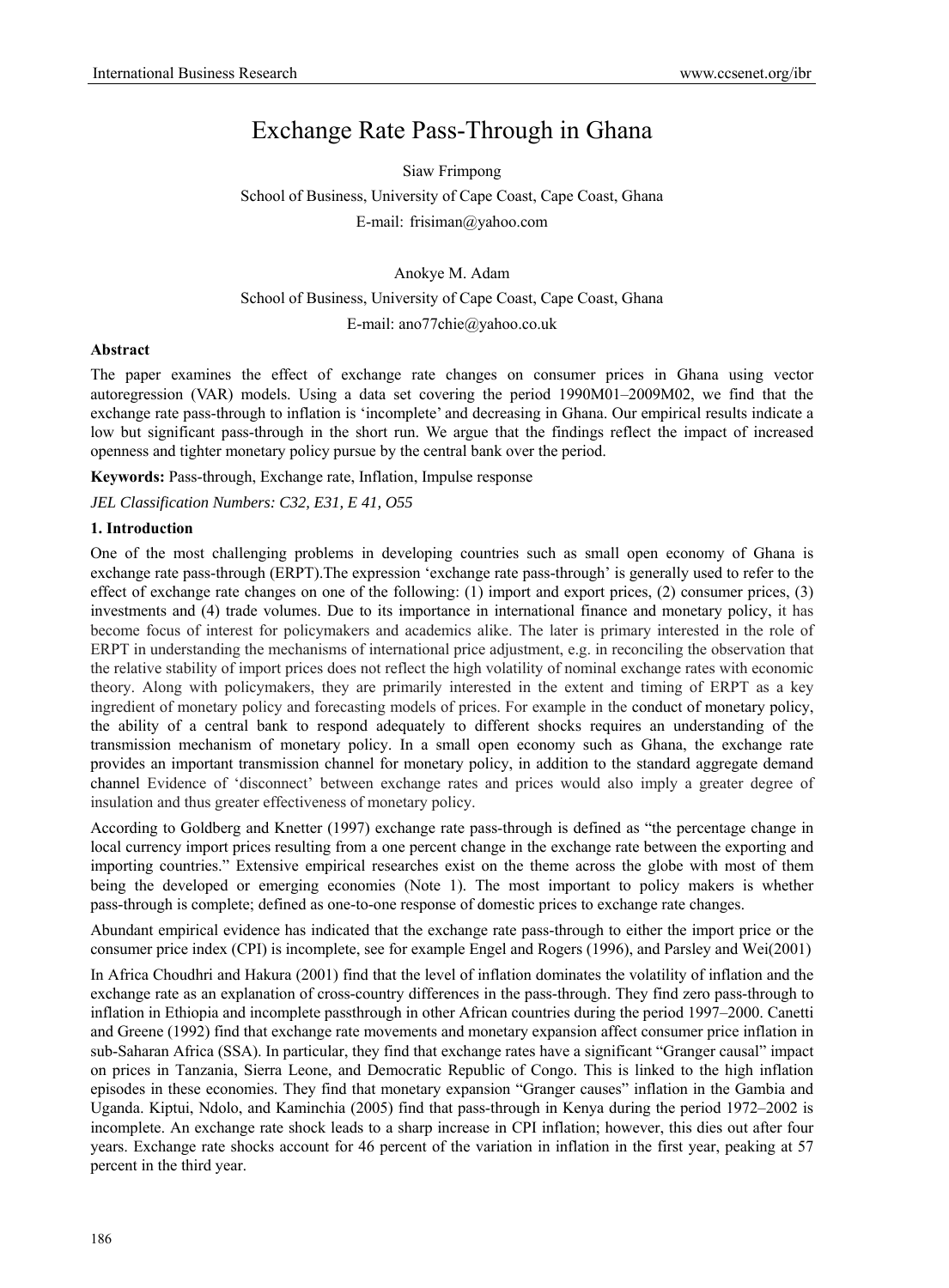In import dominated economy such as Ghana, the level of the exchange rate pass-through could be different. In the second quarter of 2009, fuel prices were adjusted upward to compensate for the depreciation of cedi against the dollar in Ghana. This gives a reason to suspect the severity of exchange rate pass-through in Ghana.

In this context, this paper utilizes vector error correction (VEC) models and Granger causality tests to examine the level of exchange rate pass-through to domestic prices in Ghana which is missing in the literature. The result of our study have serious policy implication in that a low exchange rate pass-through is thought to provide greater freedom for pursuing an independent monetary policy and facilitates inflation targeting

The empirical findings indicate an incomplete exchange rate pass-through to inflation in Ghana during the period 1990:1-2009:2. A one percent depreciation is associated with a 0.025 percent increase in inflation after a quarter after initial impact. The effect of the pass-through increases to 0.09 percent after eight quarters. The effect decreases sluggishly and stayed around 0.07 per cent after twelve quarters of its initial impact. The pass-through to inflation during this period is persistent, implying that exchange rate movements have a small but prolonged impact on inflation

The remainder of the paper is organized as follows. Section 2 gives the model, empirical methodology and data. The results are discussed in Section 3; concluded and summarised in section 4.

#### **Model**

We begin our analysis by considering PPP relation in logs i.e.

$$
P^d = \varphi e_t + \lambda p^f \tag{1}
$$

where  $e_t$  is the nominal (dollar) exchange rate expressed in domestic currency,  $p^d$  and  $p^f$  are the domestic and foreign price levels respectively, and all variables are expressed in logarithms.

The "law of one price" implies that  $\varphi = \lambda = 1$  in which case changes in the exchange rate completely pass through to the domestic price of the traded good. This simple expression forms the basis of analyzing the long run pattern of exchange rate pass-through.

We follow McFarlane (2002), and Parsely and Popper (1998) with little deviation, the paper extends this expression to take account of the Central Bank's behaviour, unlike the formers we include interest rates. This is in-support of Bernanke and Mihov (1997) that most central banks in the world by now target short-term interest rates.

$$
P^d = \varphi e_t + \lambda p^f + i^d \tag{2}
$$

Central banks that target consumer price inflation will try to insulate prices from exchange rate movements. Neglecting the behaviour of policy variables may distort the true consequences of exchange rate variations on consumer prices. By including policy variables, the observed relationship between prices and exchange rates would take into account the central bank's behaviour rather than the direct influence of exchange rates on prices.

A cointegrated time series system has an equivalent vector error correction (VEC) representation according to Engle and Granger (1987). The relation (2) is estimated in the vector error correction form

$$
\Delta Y_{t} = \mu + \Pi Y_{t-1} + \Gamma_{1} \Delta Y_{t-1} + ... + \Gamma_{k-1} \Delta Y_{t-k+1} + \lambda \Delta p^{f} + u_{t}
$$
\n(3)

Where  $Y_i = [e_i, p_i, i]$ ,  $\Delta = 1 - L$ ,  $\Pi$  can be written as  $\Pi = \alpha \beta'$ ,  $u_i$  is a white noise innovations with  $E(u_t u_t) = \Omega$  and  $p^f$  enters exogenously since the domestic economy is a price taker. Our VEC model specifically takes the form

$$
\Delta p_t^d = \mu + \alpha z_{t-1} + \sum_{i=1}^k \varphi_i \Delta e_{t-i} + \sum_{q=0}^k \gamma_q \Delta i_{t-q} + \lambda \Delta p^f + u_t
$$
\n
$$
\tag{4}
$$

where  $z_{t-1}$  represents the error correction term with coefficients,  $1 > \alpha_1 > 0$  and  $1 > \alpha_2 > 0$ .

The time series properties of the data are analyzed using the (DF-GLS and ADF) and one stationarity test (KPSS). Elliot et al (1996) devised the DF-GLS test which is more efficient than the usual ADF. The KPSS tests the null of stationarity, whereas ADF and DF-GLS tests the null of a unit root. If the KPSS test rejects the null but ADF and DF-GLS test does not, we can say that all the three tests support the same conclusion; that is, the series in question is an I (1) process. The Johansen (1991) full information maximum likelihood procedure is used to estimate the VECM and to test cointegrating rank of P.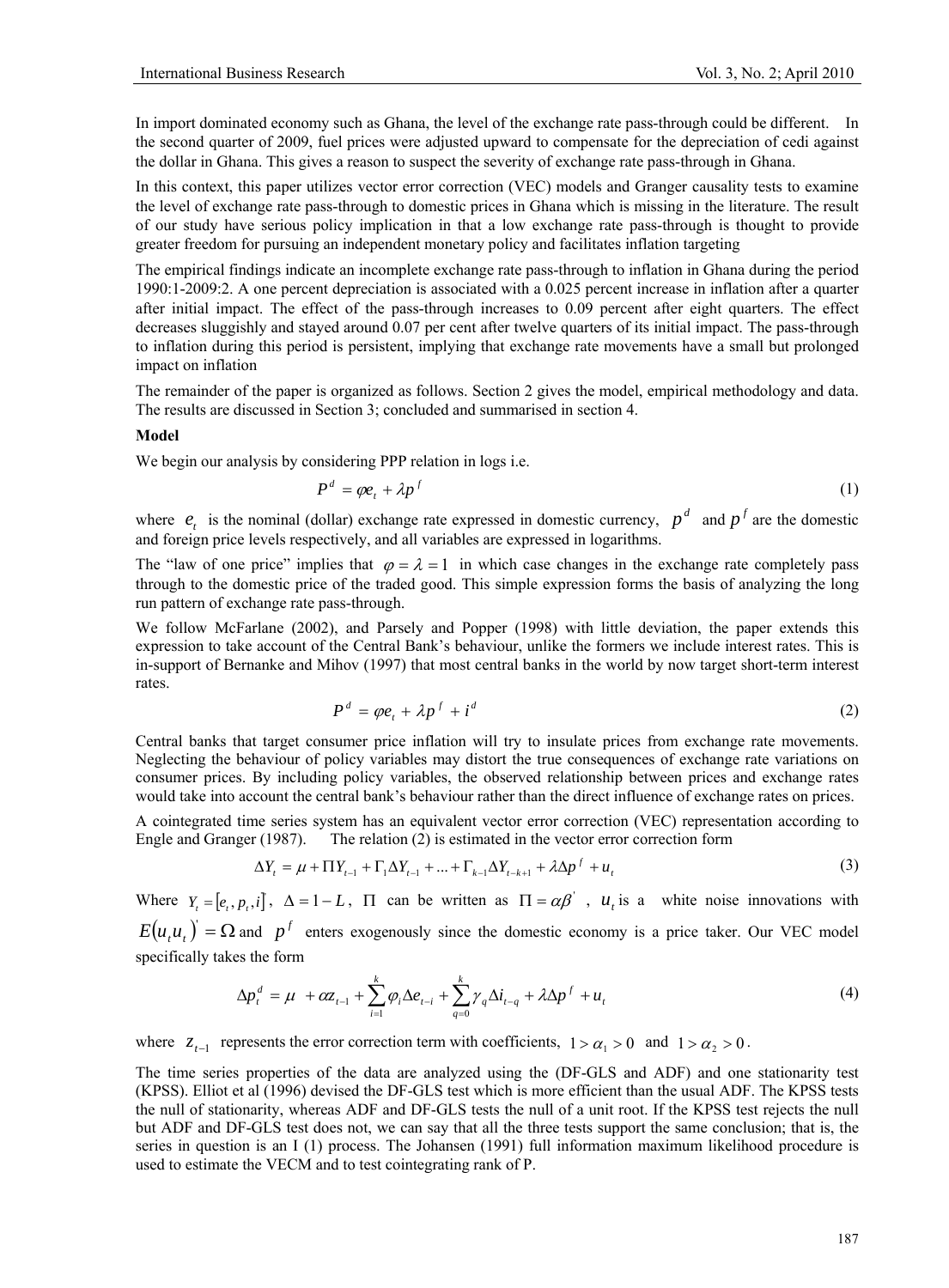Impulse response functions and variance decompositions are utilized to assess the pass-through from exchange rate fluctuations to domestic inflation. Impulse response functions trace the effects of a shock emanating from an endogenous variable to other variables through the dynamic structure of the VECM. Variance decompositions measure the percentage of the forecast variance in inflation that can be attributed to various shocks.

Following Pesaran and Shin (1996), the impulse response function of  $p_t^d$  (denoted by  $\psi_{p^d c}$ ) with respect to a

unit composite innovation  $\beta' u_t$  can be obtained from the VEC model as follows:

$$
\psi_{\rho^{d}}(t) = \left\{ (\beta^{'}C_{t}\Omega C_{t}^{'}\beta)(\beta^{'}\Omega\beta)^{-1} \right\}^{1/2}
$$
\n(5)

where  $C<sub>t</sub>$  is defined by the recursive equation

$$
C_t = A_1 C_{t-1} + A_2 C_{t-2} + \dots + A_k C_{t-k} \quad t = 1, 2, \dots \tag{6}
$$

with  $C_0 = 1$  and  $C_t = 0$  for  $t < 0$ 

 ${C_{t}, t = 1,2,...}$  constitutes the coefficient matrices of the moving-average representation of  $Y_t$ . Based on  $\psi_{p^d c}$  we compute the first 24 impulse responses, which correspond to a time span of 6 years for quarterly data..

The generalized impulse response approach recommended by Pesaran and Shin (1998) is applied. Unlike traditional impulse response analysis (e.g. Lutkepohl and Reimers, 1992), which considers orthogonalised shocks based on the Cholesky decomposition, the new approach desirably yields unique impulse response functions (IRFs) that are invariant to the ordering of variables. The generalized IRF for  $Y_t = [p_t^d, e_t, i_t]$  with respect to a unit innovation to the *jth* variable  $(j = 1$  for a nominal exchange rate innovation and 2 for a price innovation) is given by

$$
\psi_{y_j}(t) = C_t \Omega_{y} / \sigma_{jj} \quad t = 0, 1, 2, \dots \tag{7}
$$

where  $C_t$  is computed from (6) recursively,  $\dot{y}$  is a selection vector with unity as the *jth* element and zeros elsewhere and  $\sigma_{jj}$  is the *jth* diagonal element of  $\Omega \psi_{Yj}(t)$  which gives the separate IRFs for nominal exchange rate and price adjustments. The generalized IRF for real exchange rate adjustment in response to a unit innovation to the *j*th variable is given by  $\psi_{n^d i}(t) = \beta' C_i \Omega_{n^d} / \sigma_{n^d}$ ,  $t = 0,1,2,...$ 

An increase in  $p_t^d$ , for example, can be induced by either a negative innovation to  $i_t$  or a positive innovation to  $e_t$  In fact, the IRFs of  $P_t^d$ ,  $e_t$ , and  $i_t$  are linked to one another as follows:

$$
\psi_{p^d_j}(t) = \psi_{ej}(t) - \psi_{ij}(t), \quad t = 0, 1, 2,...
$$

The Variance decomposition which measures the percentage of the forecast variance in inflation that can be attributed to various shocks is achieved by the Cholesky decomposition, which imposes restrictions on the residual variance covariance matrix and assumes that the errors are orthogonal.

## **Data**

The empirical analysis is conducted using quarterly data, which provides a reasonable sample size to study the exchange rate/inflation dynamics in the post 1990 period. The time span covered is first quarter of 1990 to second quarter of 2009. Inflation is measured by the log of the consumer price index ( $p<sup>d</sup>$ )), Exchange rate data are weighted average nominal exchange rates ( $e_t$ ) of the Ghana Cedi per U.S. dollar. The U.S. dollar was used since it is the currency of Ghana's major trading partner. The Treasury bill rates (average discount rates on 3-month instruments) (*i* ) is used to reflect changes in the Central Bank's behaviour. The U.S. consumer price index  $(p<sup>f</sup>)$  is used as levels of foreign prices. All the data used are quarterly data obtained from the International Financial Statistics of the IMF (IFS, October, 2009 online edition). A plot of the logarithms of all the series is shown in Figure 1. The evidence from Figure 1 indicates varied behaviour of all the variables within. The cedi/dollar exchange rate has shown has shown a general upward trend. Domestic prices were volatile between 1990 and 2009.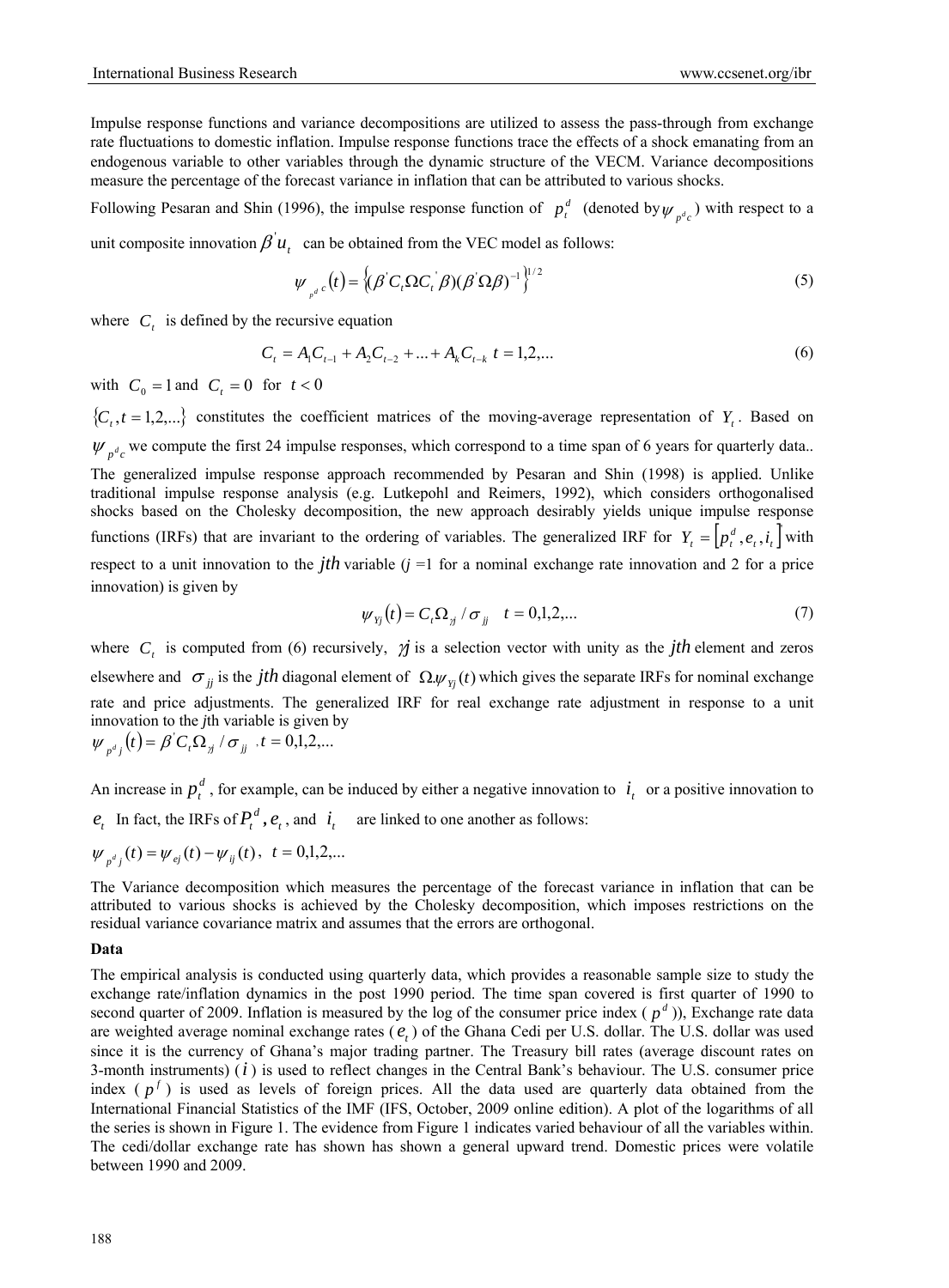## **Empirical Results**

Table 1 gives the complete test statistics for the unit root tests. As indicated by the ADF and DF-GLS, the null of unit root in all the variables cannot be rejected at the 1% level.

The KPSS test for all the variables under consideration in indicate that the null of stationary under KPSS is soundly rejected at the 1% level. These results are robust to alternative specifications such as including a time trend in the regression equations, and correction for residual correlation.

## **Estimates from VEC approach**

Using the VEC approach, the long-run pass-through effect from

Exchange rate to domestic prices is estimated. The lag length of two was selected using the Schwarz information criterion. Additionally, the AR root lag structure indicates that no root lies outside the unit circle; hence the VAR satisfies the stability condition.

Table 2 and Table 3 report the results of the Johansen tests and the normalized values of the long run matrix,  $\beta$ , respectively. All coefficients have their anticipated (or at least plausible) signs. The coefficient of the exchange rate which could be interpreted as the long-run pass-through coefficient is not significant, indicating low/absence of exchange rate pass-through in the long run.

The decrease in inflation reflects the change in policy stance, in particular, tightening of fiscal and monetary policy. It is evident that interest has a stronger impact on prices than the exchange rate.

The short-run dynamics (see Table 4) suggest that the speed of adjustment of inflation to its long-run equilibrium has a half life of about 3.5 quarters. The coefficient on the lagged error correction term for inflation is -0.1403. This means that if inflation exceeds its long run equilibrium by 1 percentage point, for example because of a temporary exchange rate shock, 14.03 percent of this deviation is adjusted for every quarter, so it takes about 7 quarters for inflation to adjust to its long-run equilibrium. Another interesting finding is the significant impact of foreign prices on domestic prices. One percent increase in foreign prices decrease domestic prices by 0.07 percent.

## **Impulse Response and Variance Decomposition**

The impulse response functions indicate a low degree of exchange rate pass-through effect to inflation that levels around 7% to 100% shock in exchange rate after a long period (Table 5, Figure 2). An exchange rate depreciation, a positive exchange rate shock, results in a increase in inflation after a four-quarter lag and peak after eight-quarter. However, the pass-through though significant is low, with a 10 percent exchange rate appreciation resulting in a 0.9 percent decrease in inflation, at eight-quarter (Table 5, Figures 2 ). This is consistent with the variance decomposition (see Table 6), indicating the increase in domestic prices are mainly attributing to its own variations and interest rate in the long run, suggesting that the inflation process in Ghana has significant inertia.

## **Conclusion**

The purpose of this paper is to investigate the level of exchange rate pass-through in Ghana using time series data from 1990:Q1 to 2009:Q2

First, the Johansen cointegration approach was employed to determine the long run relationship of domestic prices, interest rate, and Cedi/dollar exchange. The results indicate that the null of no cointegration cannot be accepted when domestic prices is the dependent variable. We find long run positive and insignificant relationship between domestic prices and exchange rate; indicating that the long-run exchange rate pass-through in Ghana is zero.

The paper also finds an incomplete and decreasing exchange rate pass-through to inflation in Ghana, consistent with findings on other African countries. Our empirical results indicate a low but significant pass-through in the short-run.

We argue that the findings reflect the impact of increased openness and tighter monetary policy pursue by the central bank over the period. The findings imply that the authorities should remain vigilant in assessing the potential impact of Central Bank policy on the dynamics of inflation in Ghana. In this regard, the authorities should seek to maintain low and stable Interest rate and continue the ongoing tighter monetary policy designed to curb interest rate volatility.

It should be noted however, that in spite of the low level of the pass through, the results suggest that the influence of exchange rate movements is still significant for domestic prices. While the lower degree of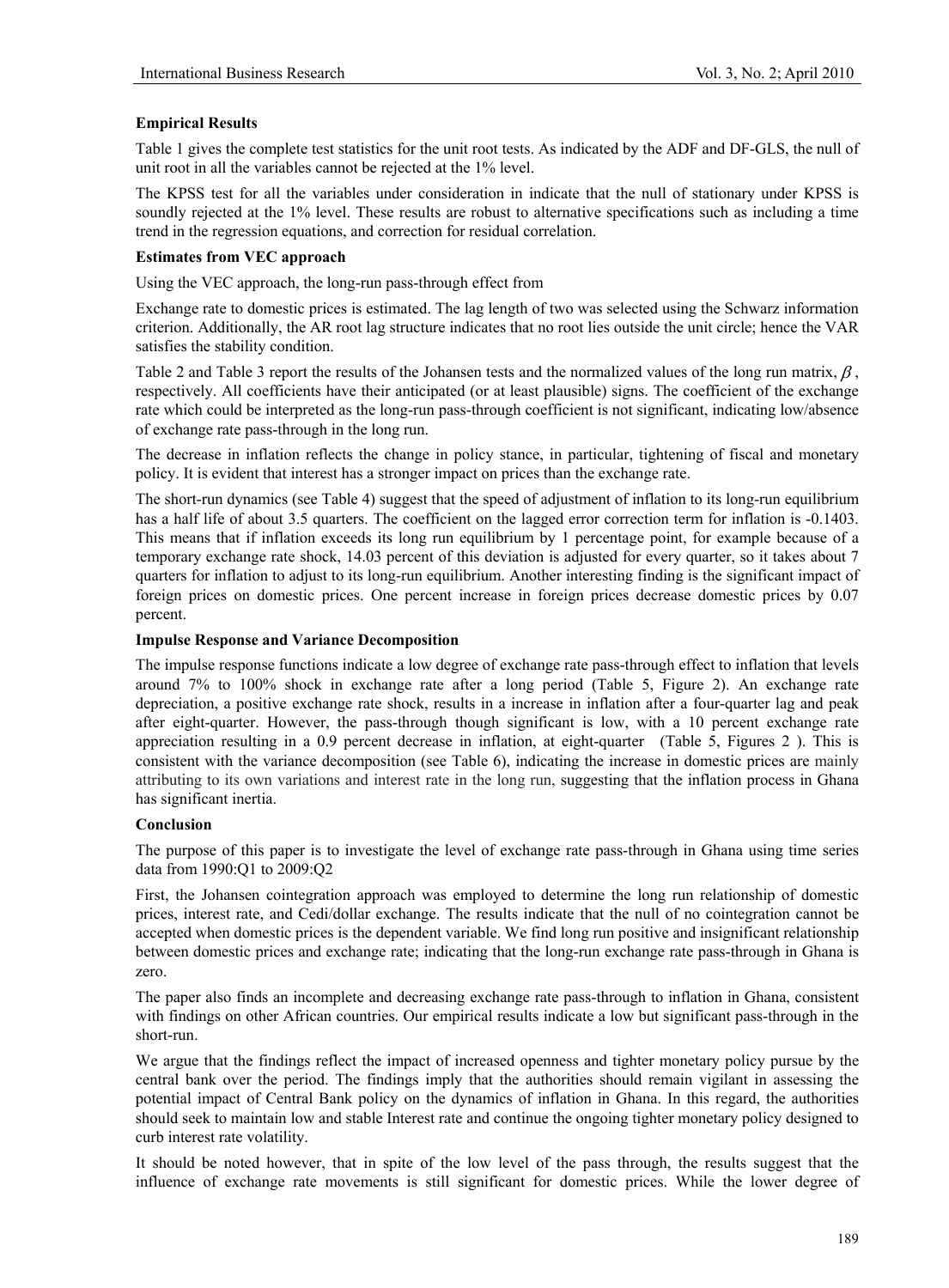pass-through allows for some flexibility in policy, continued emphasis has to be placed on reducing volatility and moderating the speed of adjustments.

## **References**

Bernanke, B.S. and I. Mihov. (1997). What does the Bundesbank target? *European Economic Review* 41, 1025-1053.

Canetti, E. and J. Greene. (1992). "Monetary Growth and Exchange Rate Depreciation as Causes of Inflation in African Countries: An Empirical Analysis," *Journal of African Finance and Economic Development*, Vol. 1, pp. 37-62.

Choudhri, E. and D. Hakura. (2001). "Exchange Rate Pass–through to Domestic Prices: Does the Inflationary Environment Matter?" IMF Working Paper No. 01/194 (Washington: International Monetary Fund).

Engel, C. (2001). The Responsiveness of Consumer Prices to Exchange Rates and the Implication for Exchange Rate Policy: A Survey of a Few New Open-Economy Macro Models, University of Wisconsin and NBER.

Engle, R.F. and C.W.J. Granger. (1987). Cointegration and Error Correction: Representation, Estimation and Testing, *Econometrica*, 49: 1057-1072.

Goldberg, P. and M. Knetter. (1997). "Goods Prices and Exchange Rates: What Have We Learned?" *Journal of Economic Literature*, Vol. 35, No. 3, pp. 1243–72.

Granger, C.W.J. (1969). "Investigating Causal Relations by Econometric Models and Cross Spectral Methods," *Econometrica*, Vol. 37, pp. 428-38.- 33.

International Monetary Fund. (2008). *International Financial Statistics*. Washington, D.C.: International Monetary Fund.

Johansen, S. (1988). "Statistical Analysis of Cointegrated Vectors," *Journal of Economic Dynamics and Control*, Vol. 12, pp. 231-54.

Johansen S. (1991). Estimation and Hypothesis Testing of Cointegration Vectors in Gaussian Vector Autoregressive Models, *Econometrica*, 59.

Kiptui, M., D. Ndolo, and S. Kaminchia. (2005). "Exchange Rate Pass-Through: To What Extent Do Exchange Rate Fluctuations Affect Import Prices And Inflation In Kenya?" Policy Discussion Paper No. 1 (Nairobi: Central Bank of Kenya).

Kwiatkowski, D., P.C.B. Phillips, P. Schmidt and Y. Shin. (1992). Testing the null hypothesis of stationarity against the alternative of a unit-root: How sure are we that economic series have a unit root? *Journal of Econometrics* 54, 159-178.

Lavern McFarlane. (2002). "Consumer Price inflation and Exchange rate Pass-through in Ghana" Research Services Department, Bank of Jamaica.

Lutkepohl, H. and Reimers, H.E. (1992). "Impulse Response Analysis of Cointegrated Systems," *Journal of Economic and Dynamic Controls*, 16, 53–78.

Nkunde Mwase. (2006). "An Empirical Investigation of the Exchange Rate Pass-Through to Inflation in Tanzania" IMF Working Paper WP/05 /150 (Washington: International Monetary Fund).

Osler, C. (1998). Short-term speculators and the puzzling behavior of exchange rates, *Journal of International Economics,* 43: 37-57.

Parsley, D.C. and H.A. Popper. (1998). Exchange rates, domestic prices, and central bank actions: recent U.S. experience, *Southern Economic Journal*, 64 (4). 957-972.

Takhtamanova ,Y. (2008). Understanding Changes in Exchange Rate Pass-Through Federal Reserve Bank of San Francisco Working Paper 2008-13 Federal Reserve Bank of San Francisco, San Francisco.

Taylor, J. (2000). "Low Inflation, Pass-Through, and the Pricing Power of Firms," *European Economic Review,*  Vol*.* 44, No. 7, pp. 1389–1408. Framework Concept Paper" (Washington: International Monetary Fund).

**Notes** 

Note 1. See Mwase (2006), McFarlane (2002), Osler (1998), Kiptui, Ndolo, and Kaminchia (2005); Choudhri and Hakura (2001), Takhtamanova (2008) for detailed literature on ERPT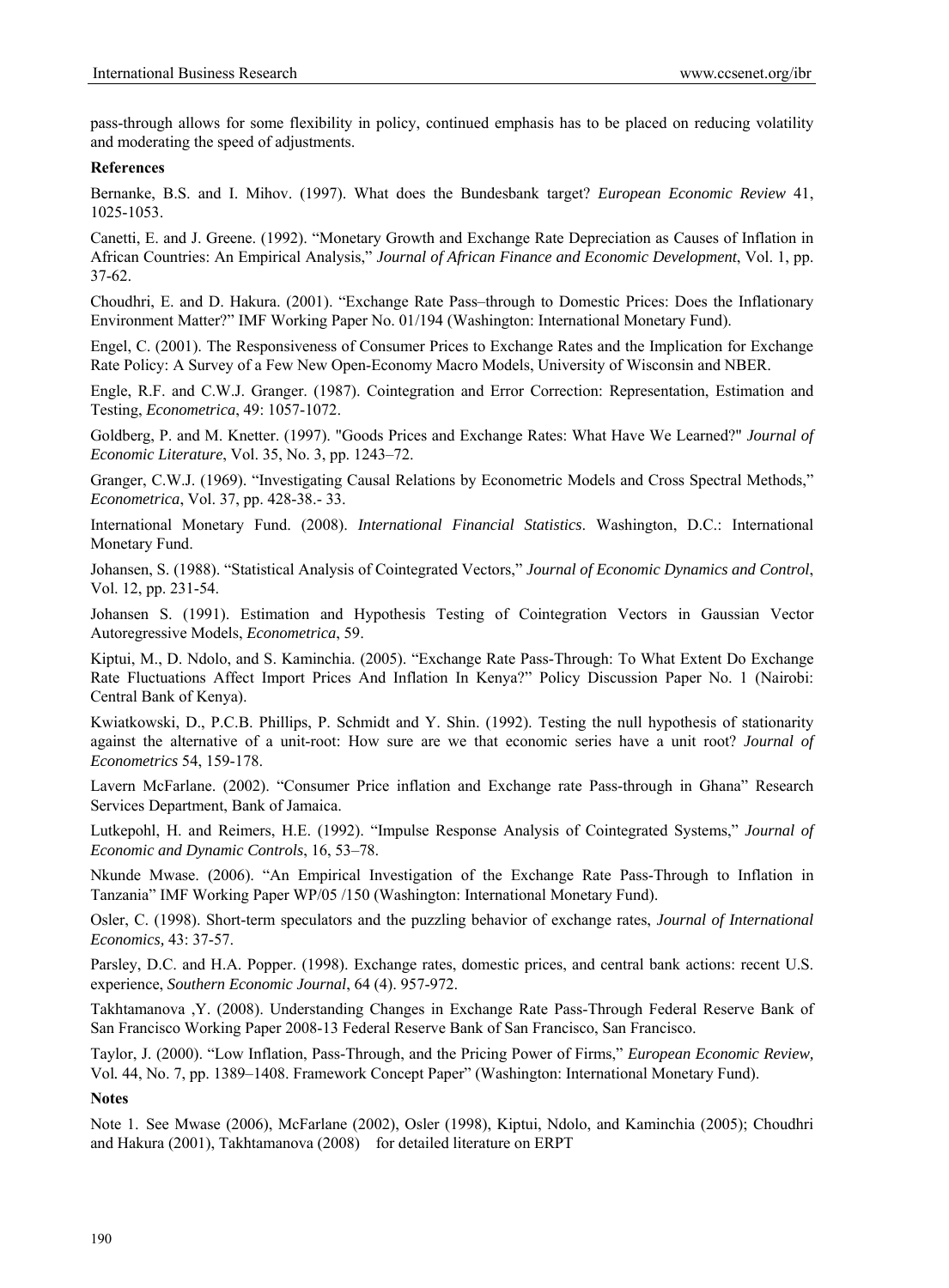| Table 1. Omvariate Only foot test on natural logarithms of the variables |          |                   |         |                   |             |                   |          |                   |  |
|--------------------------------------------------------------------------|----------|-------------------|---------|-------------------|-------------|-------------------|----------|-------------------|--|
|                                                                          | e.       |                   |         |                   | $p_{t}^{a}$ |                   | p;       |                   |  |
|                                                                          | Levels   | <b>First Diff</b> | Levels  | <b>First Diff</b> | Levels      | <b>First Diff</b> | Levels   | <b>First Diff</b> |  |
| DF GLS                                                                   | 0.75     | $-4.08**$         | $-2.32$ | $-4.52**$         | $-1.48$     | $-6.32**$         | $-1.19$  | $-2.28**$         |  |
| ADF                                                                      | $-1.70$  | $-4.06**$         | $-2.39$ | $-5.86**$         | $-2.30$     | $-6.43**$         | $-2.48$  | $-6.35**$         |  |
| <b>KPSS</b>                                                              | $1.17**$ | 0.246             | $0.54*$ | 0.10              | $0.34**$    | 0.05              | $0.28**$ | 0.05              |  |

Note: The null hypothesis for the DF-GLS and ADF test is that the data process under examination contains a unit root. Critical values for the DF-GLS are 2.58 and 1.94 for the 1% and 5% levels respectively, given by Elliott et al. (1996). Critical values of ADF 1% and 5% are -3.43 and -2.86 respectively (see MacKinnon, 1991). KPSS critical values for 1% and 5% are 0.73 and 0.46 respectively, from Kwiatkowski *et al* (1992). \*\*, \* indicates significance at the 1% and 5% levels respectively. In Both ADF and DF-GLS, lag length of 4 was appropriate, whereas the Newey-West bandwidth was used in the case of KPSS.

Table 2. Multivariate Johansen cointegration Test

|                       | Lag | $r =$                |              |            |
|-----------------------|-----|----------------------|--------------|------------|
| $\mathcal{L}_{trace}$ |     | 39.28**[35.19]       | 19.72[20.26] | 3.11[9.16] |
| $v_{\text{max}}$      | ∼   | $23.56**$<br>[22.29] | 14.62[15.89] | 3.11[9.16] |

Note: The null hypothesis for these two tests here is that the data generating processes under consideration are not cointegrated. Critical values in [ ] for both trace and maximum-eigenvalue statistics at the 5% level are given by MacKinnon-Haugh-Michelis(1999). \*\* denotes the rejection of the hypothesis at the 1% level

Table 3. Normalized cointegrating coefficients (t-statistics in parentheses)

| a        |              |               |              |  |
|----------|--------------|---------------|--------------|--|
| .000000  | $-0.011614$  | $-0.735952**$ | $-1.169551$  |  |
|          | $(-0.13151)$ | $[-2.76190]$  | $[-1.17639]$ |  |
| .<br>. . |              |               |              |  |

\*\* denotes 5% significance level

| Table 4. VECM estimation for $P^d$ |
|------------------------------------|
|------------------------------------|

|                |                                               | <b>Independent Variables</b>                    |                                                    |                            |                            |  |  |  |
|----------------|-----------------------------------------------|-------------------------------------------------|----------------------------------------------------|----------------------------|----------------------------|--|--|--|
| Lag(n)         | P <sup>d</sup><br>$t-n$                       | $e_{t-n}$                                       | $l_{t-n}$                                          | $P^{f}_{t+1-n}$            | $ECM_{t-n}$                |  |  |  |
| $\overline{2}$ | $0.4452**$<br>[3.6612]<br>0.04702<br>[0.3634] | $-0.5755$<br>$[-1.1116]$<br>0.74469<br>[1.4515] | $0.5759**$<br>[2.5610]<br>$-0.3896$<br>$[-1.5475]$ | $-0.0741**$<br>$[-2.1249]$ | $-0.1403**$<br>$[-2.3566]$ |  |  |  |

Table 5. Response of domestic prices to one standard deviation of exchange rate

|          |          |          |          | 16       | 20       | 24       |
|----------|----------|----------|----------|----------|----------|----------|
| 0.064475 | 0.181802 | 0.142395 | 0.123545 | 0.11962  | 0.120094 | 0.12087  |
| 0.02583  | 0.066779 | 0.091896 | 0.08167  | 0.071473 | 0.068601 | 0.068795 |